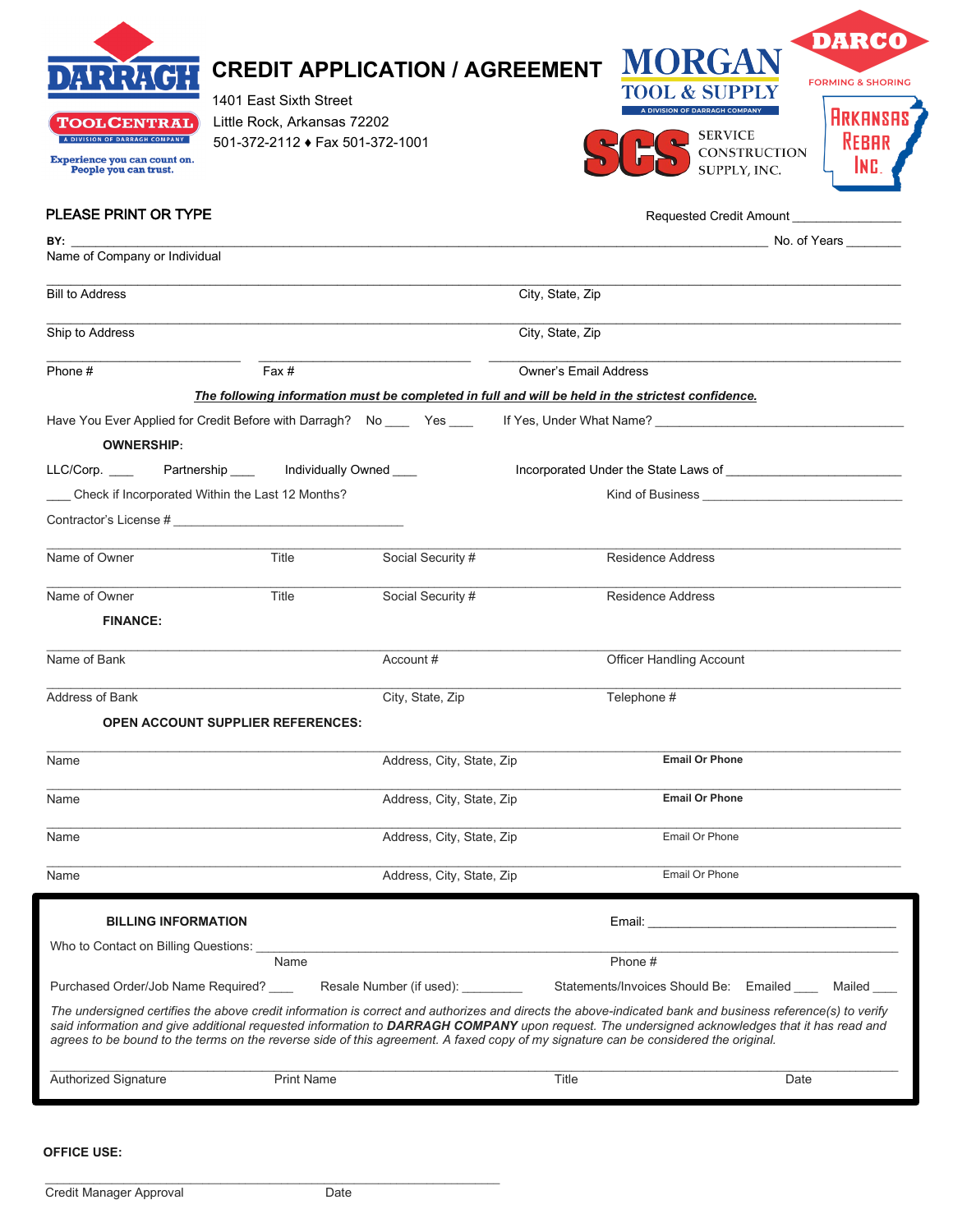## **CREDIT TERMS AND CONDITIONS**

The customer requests that **Darragh Company, Tool Central, Inc.,** and **AR Rebar, Inc.** (Hereinafter collectively referred to as "**Darragh**"), sell, rent, service and/or repair goods and equipment on account in consideration of which the customer and **Darragh** agree as follows:

**Darragh** may agree to increase the amount of credit extended from time to time by merely allowing the customer increased credit to cover unpaid purchases. **Darragh** may also terminate credit at any time if it determines itself insecure or the customer is in default under this agreement or any payment is late by more than 10 days.

The customer acknowledges that it has special skill and knowledge in the selection and use of the equipment and material to be purchased or rented from **Darragh** and expressly disclaims any reliance upon any statements or representations made or to be made by **Darragh** regarding the sale, rental, or repair of any material or equipment. The customer also waives any liability from **Darragh** for any direct, special, or consequential damages that customer may suffer by reason of any equipment or materials sold or rented by **Darragh**. In the event of damage to any equipment the customer rents from **Darragh**, the customer shall be responsible for the repair or replacement of said property or parts to said property at the regular shop rates and parts charges of **Darragh**. In the event any rental equipment is damaged beyond repair, stolen, lost or not returned to **Darragh**, the customer shall be responsible for the market value of the property as determined by **Darragh**. In the event the customer rents any equipment, the customer shall obtain adequate insurance covering all risk of loss, theft, or damage for the rented equipment and in the event of any such loss, the proceeds of said insurance shall be paid to and are assigned to **Darragh**.

All invoices are payable within 30 days of the date of the invoice. **Darragh** will charge interest on the unpaid portion of any invoices which is 60 days past due at the highest rate permitted by law. Interest will be accrued from the date of the invoice.

If the customer fails to pay pursuant to the terms of this agreement and **Darragh** elects to take legal action to collect this account, the customer shall pay all costs incurred by **Darragh**, including, but not limited to: attorney's fees, collection agency fees, court costs, deposition and transcript costs, sheriffs fees, special process server fees, expert witness fees and bond costs. This agreement shall constitute a security agreement and the customer hereby grants a security interest to **Darragh** to secure all of customer's payment and performance obligations to **Darragh** in the following property of customer: presently owned and existing and hereafter acquired and arising: general intangibles, accounts, accounts receivable, contract rights, chattel paper, equipment, inventory, and all proceeds, substitutions, and replacements of the foregoing collateral and appoints any representative of **Darragh** as its attorney in fact to sign and file UCC-1 financing statements to perfect these security interests. This transaction shall be governed by the law of the State of Arkansas, and jurisdiction and venue for the hearing of any matter in dispute shall be with the Pulaski County Circuit Court of Arkansas.

The customer hereby authorizes any employee it sends to **Darragh** to deliver or pick up equipment or materials, for purchases, rental, or repair, to sign rental or delivery receipts or repair orders for said equipment or materials and agrees to be bound by such signature to all terms of said documents. In the event the customer directs **Darragh** to deliver any material and equipment, and the customer does not have a representative present at the time of delivery, the customer authorizes **Darragh** to leave the material and equipment at the designated place of delivery and all risk of loss shall be upon the customer. Upon said delivery, the customer will be responsible for said material and equipment. **Darragh**'s use of a purchase order number is for the customer's convenience and identification only. This agreement and **Darragh**'s General Sales/Rental (leased Agreement supersedes any inconsistent provision in any purchase order. The absence of a purchase order number shall not constitute grounds for non-payment of charges when the customer has had possession, or the right to possession of the items charged.

Customers not Corporation: If there is a change of ownership of the customer's business entity, the principal owner(s) will remain personally liable for any indebtedness incurred on the aforesaid account even if they later incorporate or sell the business, unless the customer sends a written notice of such change(s) via mail and returns any rental equipment. Personal liability shall continue for the account balance incurred before said notice is received and until all equipment is returned.

Customer agrees to inspect all equipment or material immediately upon delivery to verify: (a) the quantities described in the accompanying delivery ticket are the quantities delivered and, (b) there are no visible defects in the equipment or material. The customer also agrees to examine all delivery tickets and invoices upon receipt. Unless the customer gives **Darragh** notice within three (3) days of delivery, the customer waives any claim he/she may have against **Darragh** for any deficiency or defect in said delivery, product, or repair and any objection he may have to the amount of the invoice.

Once the customer takes possession of material and equipment, the customer shall indemnify and hold **Darragh** harmless against any and all claims, demands, liabilities, losses, damages and injuries whatsoever kind or nature, and all attorney's fees, costs and expenses relating to or in any way arising out of the ordering, acquisition, delivery, installation, possession, maintenance, use, operation, control, loss, damage, destruction, return, surrender, sale or other disposition of the material and equipment purchased or rented. This indemnity shall not be affected by any termination of this agreement with respect to said materials and equipment.

The parties agree that this is the entire agreement and that no oral representation or agreement has been made which would modify these Credit Terms and Conditions or be a condition precedent or subsequent to the enforcement of this agreement and that this agreement may not be modified except by a writing signed by each of the parties. The invalidity of any portion of this agreement shall not affect the remaining valid portions thereof. **Darragh**'s failure to strictly enforce any provision of this agreement shall not be construed as a waiver thereof and shall not excuse customer from strict performance. Time is of the essence of the agreement.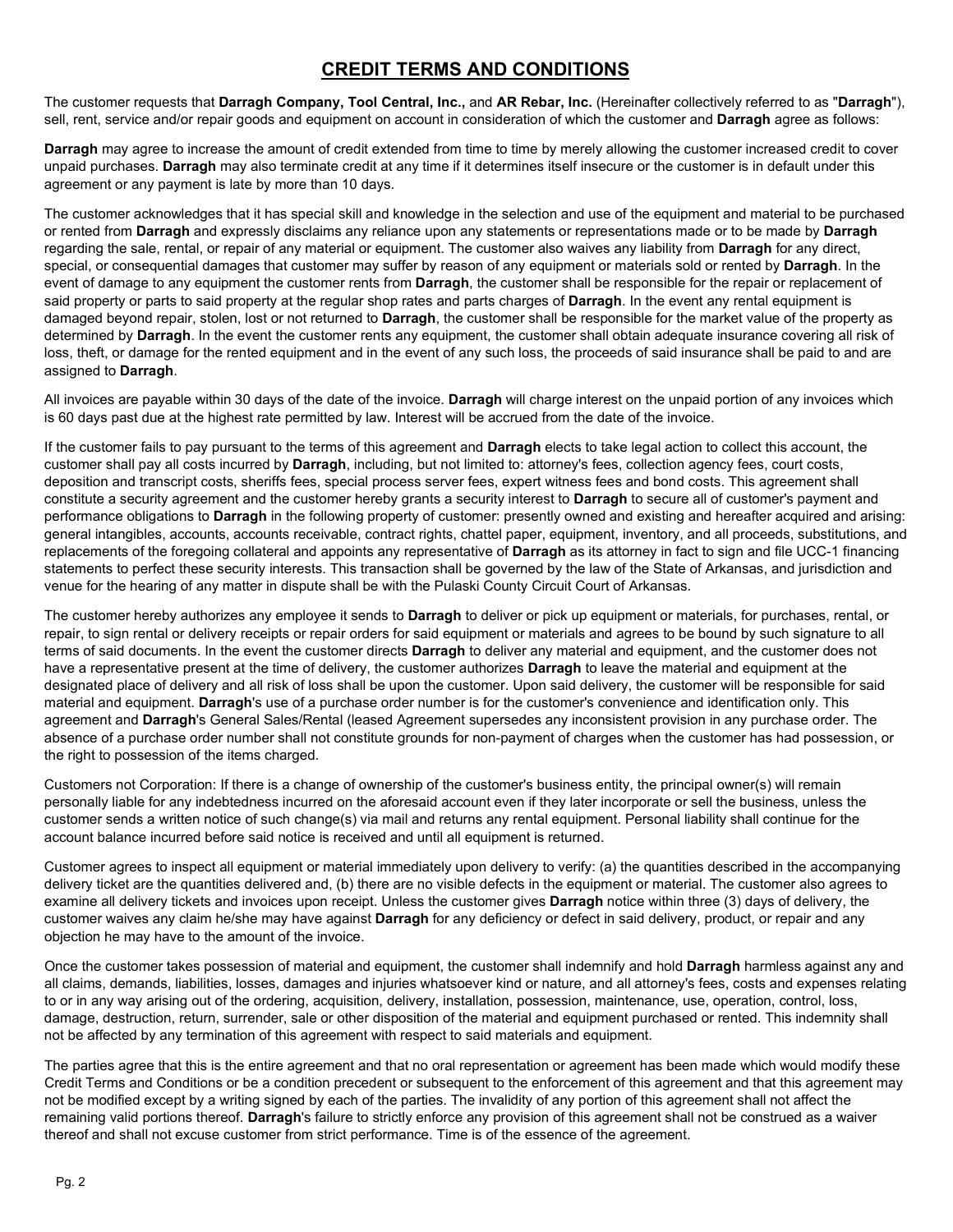## **CONTINUING PERSONAL GUARANTY OF PAYMENT**

TO: DARRAGH COMPANY, TOOL CENTRAL, INC., AND ARKANSAS REBAR, INC.

For value received and in consideration of the credit which Darragh Company, Tool Central, Inc., or Arkansas Rebar, Inc. (collectively, "Darragh") may hereafter extend, and as a material inducement to obtain such extension of credit to:

\_\_\_\_\_\_\_\_\_\_\_\_\_\_\_\_\_\_\_\_\_\_\_\_\_\_\_\_\_\_\_\_\_\_\_\_\_\_\_\_\_\_\_\_\_\_\_\_\_\_\_\_\_\_\_\_\_ ("Customer")

#### **(your company name or individual name here)**

I (We), the undersigned, jointly and severally (if two or more), do hereby guarantee the payment and performance when due of any and all present or future indebtedness to Darragh now owing or hereafter incurred by Customer arising out of the sale or rental of goods and merchandise by Darragh to Customer (collectively the "Obligations").

If said Customer does not pay or perform the Obligations as and when due, I (we) jointly and severally (if two or more) promise to pay or perform the Obligations on demand by Darragh.

We, and each of us, do hereby waive notice of the acceptance of this Guaranty and of why credit is given or is to be given to said Customer, and we do hereby further waive notice of default, presentment, demand, notice of nonpayment and protest and the payment of any said Obligation, and we do hereby consent that without notice to us, the time of payment of such Obligation or any portion thereof may be extended from time to time after the same becomes due and that any such Obligation from time to time may be converted from any particular form to any other form, all without releasing or affecting the liability of either of us (if two or more) hereunder.

This **CONTINUING PERSONAL GUARANTY OF PAYMENT** is an absolute, unconditional, and continuing Guaranty to continue until Darragh shall receive notice in writing of its revocation, and such revocation shall not in any way relieve either of us from liability for any indebtedness incurred by such Customer prior to the service of such notice.

### **AUTHORIZATION FOR CREDIT REPORT**

The undersigned is executing this authorization for Credit Report individually of the purpose of authorizing Darragh to obtain a consumer credit report from time to time on the undersigned individual through credit and consumer reporting agencies or other sources, of such individual in connection with the credit evaluation process and the proposed extension of business credit to the applicant. The undersigned, as an individual, hereby knowingly consents to the use of such credit report in accordance with the federal fair credit reporting act as contained in 15 U.S.C 1681, et seq. as amended from time to time.

 $\frac{1}{1}$ 

| Guarantor's Signature                                 | Date | Guarantor's Signature                                 | Date |  |
|-------------------------------------------------------|------|-------------------------------------------------------|------|--|
| <b>Print Name</b>                                     |      | <b>Print Name</b>                                     |      |  |
| Social Security Number (if not listed on application) |      | Social Security Number (if not listed on application) |      |  |
| Home Address (if not listed on application)           |      | Home Address (if not listed on application)           |      |  |
| Witness Signature                                     | Date | Witness Signature                                     | Date |  |
| <b>Print Name</b>                                     |      | <b>Print Name</b>                                     |      |  |